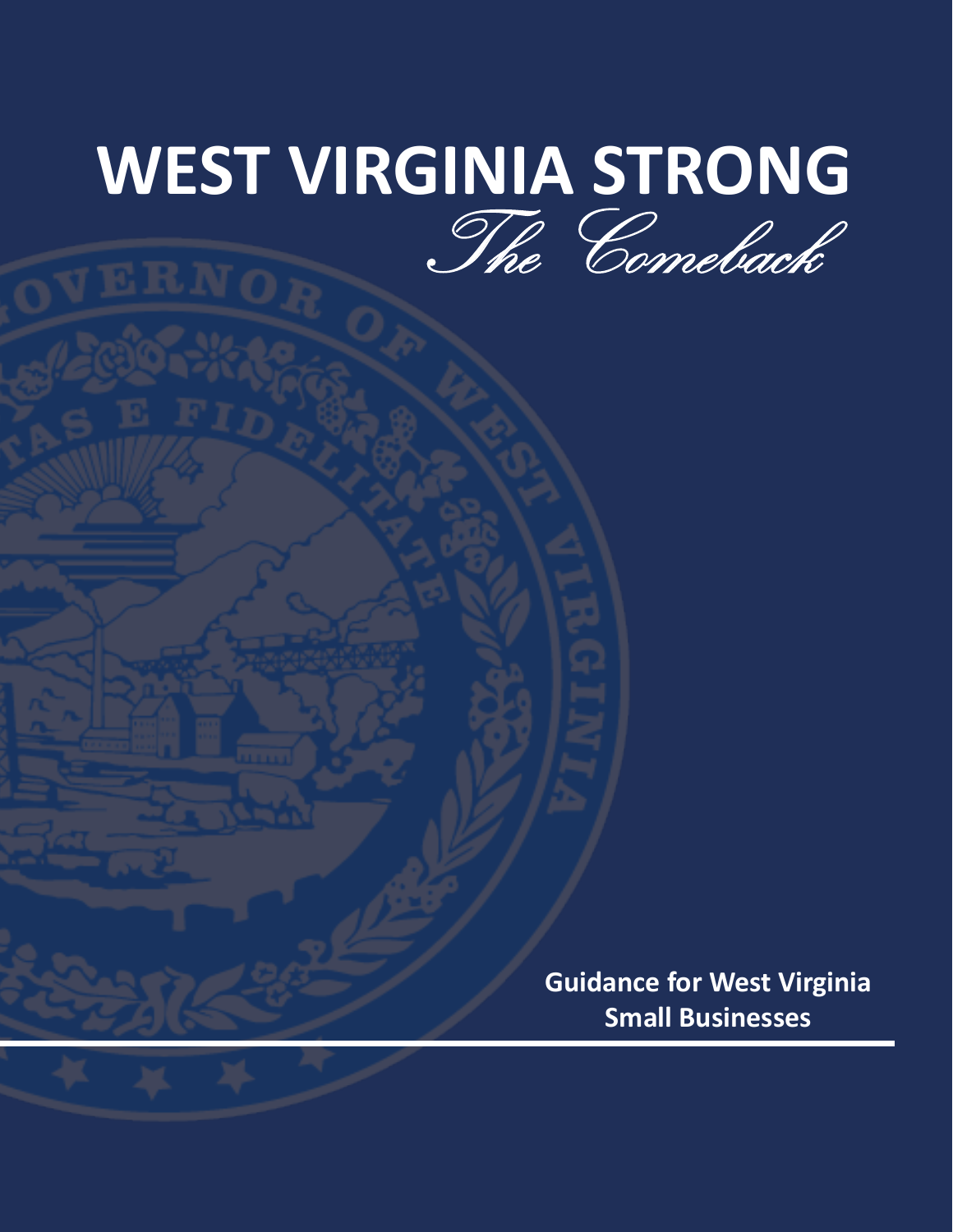## **GUIDANCE FOR WEST VIRGINIA SMALL BUSINESSES**

In preparing a place of business to return employees to work, small businesses of ten or fewer employees should consider adopting rules and regulations to protect their employees and customers. These guidelines are being published in advance of Governor Justice's Executive Order — currently anticipated to be effective as of the week of May 4, 2020 — that will allow small businesses with 10 or fewer employees to begin reopening. Employers should consider the following guidelines to help protect their employees, customers, and the citizens of the State of West Virginia:

- o **Screen employees:** Screen all employees reporting to work daily for COVID-19 symptoms with the following questions:
	- o Have you been in close contact with a confirmed case of COVID-19?
	- o Are you experiencing a cough, shortness of breath, or sore throat?
	- o Have you had a fever in the last 48 hours?
	- o Have you had new loss of taste or smell?
	- o Have you had vomiting or diarrhea in the last 24 hours?
- o **Sick employees:** Direct any employee who exhibits COVID-19 symptoms (i.e., answers yes to any of the screening questions or who is running a fever) to leave the premises immediately and seek medical care and/ or COVID-19 testing, per CDC guidelines. Employers should maintain the confidentiality of employee health information.
- o **Plan ahead:** Develop and implement appropriate policies, in accordance with federal, state, and local regulations and guidance, and informed by industry best practices, regarding:
	- o Social distancing and protective equipment;
	- o Temperature checks;
	- o Testing, isolating, and contact tracing;
	- o Sanitation;
	- o Limiting use and increased disinfection of common and high-traffic areas; and
	- o Limiting non-essential business travel.
- **Training:** Train all employees on the importance and expectation of increased frequency of handwashing, the use of hand sanitizers with at least 60% alcohol,and provide clear instruction to avoid touching hands to face.